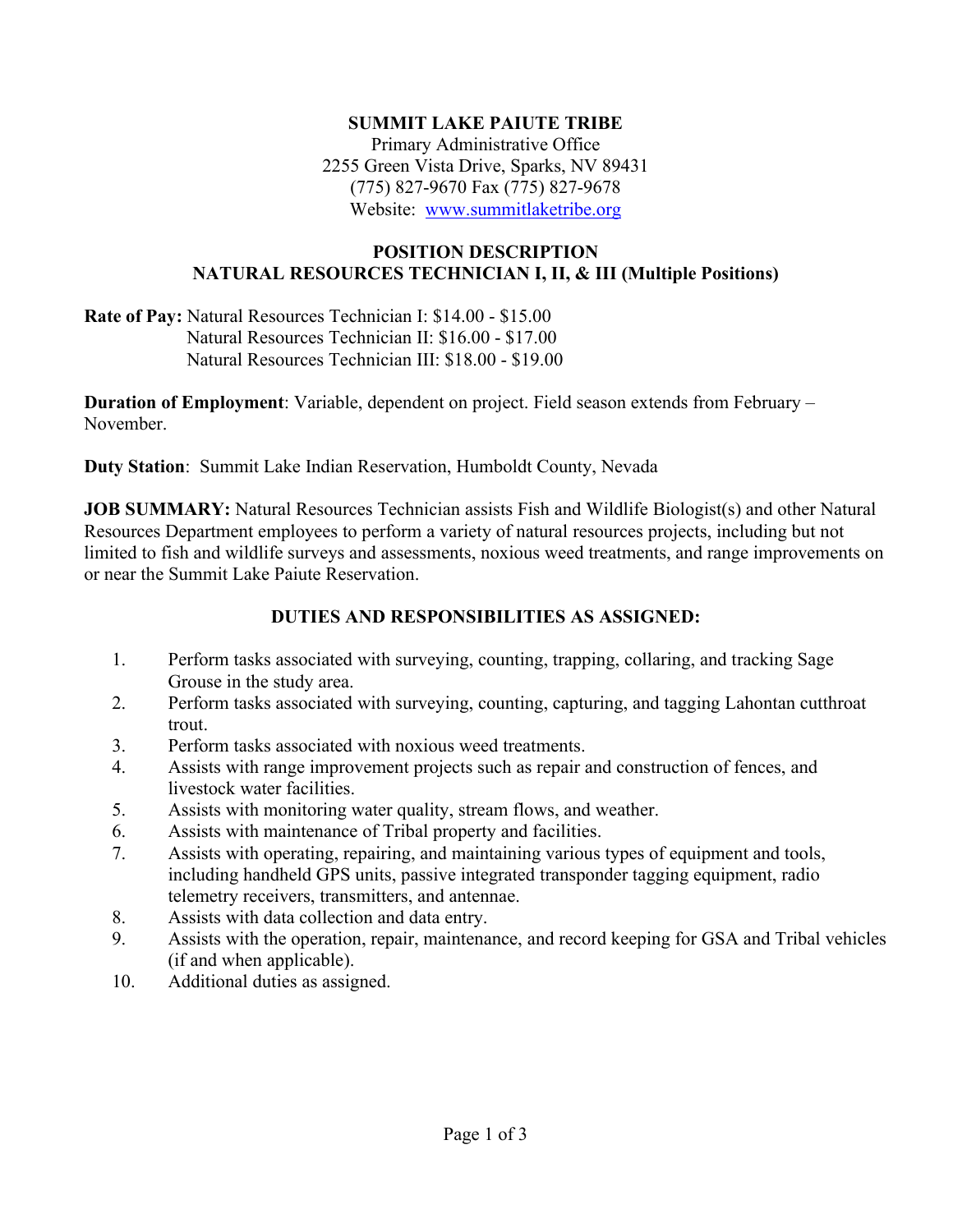# **MINIMUM QUALIFICATIONS:**

## **Natural Resources Technician I**

EDUCATION AND EXPERIENCE: Graduation from high school or equivalent education.

ENTRY LEVEL KNOWLEDGE, SKILLS, AND ABILITIES: Good physical condition with ability to hike for extended periods of time over uneven terrain in inclement weather; able to live and work as a team member in an extremely remote area of Northern Nevada for extended periods of time; comfortable working in both extremely cold and extremely hot temperatures; comfortable with primitive living conditions for extended periods of time; able to maintain a flexible work schedule – i.e. working on weekends and/or through the night and/or beginning the work day pre-dawn when required by project; selfmotivated with a positive attitude; able to demonstrate good written and verbal communication skills; effectively interact with Tribal members, staff and agency personnel; work independently, collaboratively, and effectively in a cross-cultural environment with people of various skills.

## **Natural Resources Technician II**

EDUCATION AND EXPERIENCE: Successful completion of a minimum of 15 college credits in natural resources, biology, or related field; and 6 months experience in natural resource projects such as wildlife tracking, plant identification, vegetation management, fisheries, construction or repair of rangeland fences; *and all education and experience required of Natural Resources Technician I.* 

ENTRY LEVEL KNOWLEDGE, SKILLS, AND ABILITIES: Basic knowledge of proper wildlife and fish handling, tagging, and tracking techniques, proper data collection and record keeping, safe driving techniques on unmaintained dirt/ gravel roads, boat operations and safety; *and all knowledge, skills, and abilities required of Natural Resources Technician I.* 

# **Natural Resources Technician III**

EDUCATION AND EXPERIENCE: Bachelor's degree in fisheries, wildlife ecology, or related field; and 1 year of experience with natural resource projects such as wildlife tracking, plant identification, vegetation management, fisheries, and construction or repair of rangeland fences; *and all education and experience required of Natural Resources Technician I & II.* 

ENTRY LEVEL KNOWLEDGE, SKILLS, AND ABILITIES: Working knowledge of proper wildlife and fish handling, tagging, and tracking techniques, proper data collection and record keeping, safe driving techniques on unmaintained dirt/ gravel roads, and boat operations and safety. Ability to assist professional staff in conducting natural resource related studies and projects by independently collecting data, identify species of plants and animals, communicate effectively with others; *and all knowledge, skills, and abilities required of Natural Resources Technician I & II.* 

**To Whom Position Reports**: Natural Resource Director or delegate as assigned.

**Travel Requirements**: Weekly travel to Reservation during field season, as well as for Council meetings, workshops, and as needed.